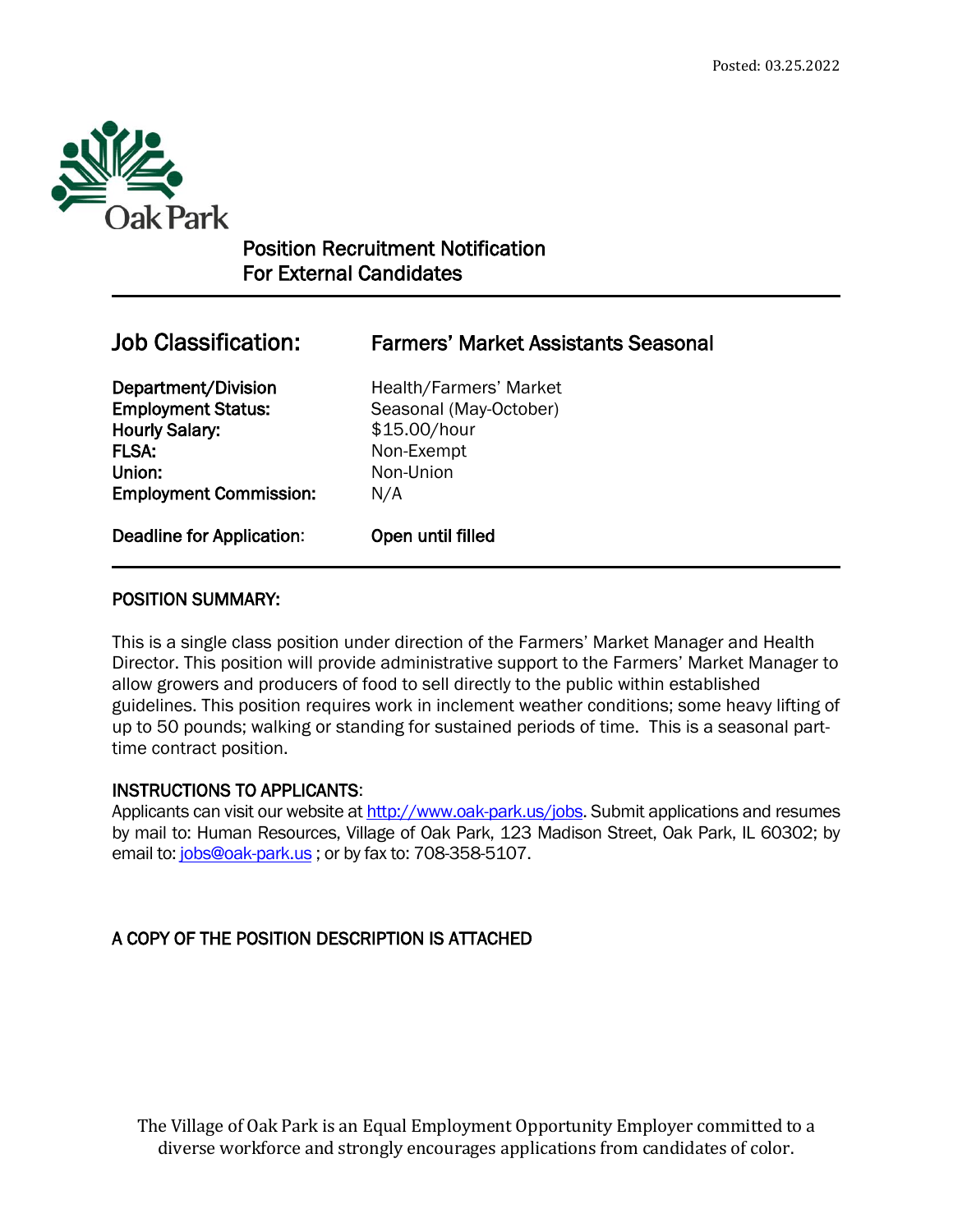

## **FARMERS' MARKET ASSISTANT**

*Class specifications are intended to present a descriptive list of the range of duties performed by employees in the class. Specifications are not* intended to reflect all duties performed within the job.

#### **DEFINITION**

To provide administrative support to the Farmers' Market Manager to allow growers and producers of food to sell directly to the public within established guidelines. This is a part-time contract position.

#### **SUPERVISION RECEIVED AND EXERCISED**

Receives general direction from the Farmers' Market Manager and the Health Director.

**EXAMPLES OF DUTIES** - *Essential and other important duties and responsibilities may include, but are not limited to, the following:*

#### **Essential duties and responsibilities:**

- 1. Assists in maintaining the bookkeeping and petty cash system and records related to merchandise sales, the Electronic Benefit Transfer (EBT) program (Supplemental Nutrition Assistance Program) and wireless processing of sales through the merchant services device; at the direction of the Farmers' Market Manager provides periodic reports and accounting for sales, grant reporting and inventory.
- 2. In the absence of the Farmers' Market Manager, attends monthly Farmers' Market Commission meetings as well as assigned subcommittee meetings.
- 3. Assists in the review of vendor applications and issues vendor permits and processes associated fees.
- 4. Assigns and marks vendor spaces.
- 5. Arranges banners, merchandise, barricades, canopies and table set up.
- 6. Maintains and distributes necessary supplies and equipment.
- 7. Answers questions and resolves problems as they arise.
- 8. Opens the Market for vendors by the established time; assures that parked cars are removed; opens storage facilities; sets up of the information booth, tent and tables; sets up bag stand, chairs, bulletin board, sales stock; check all scales; issues signs and name tags to vendors.
- 9. Ensures that Market day activities are implemented efficiently, surveying vendors to monitor rule compliance, ensures that the grounds are clean and free of debris, manages grievances of buyers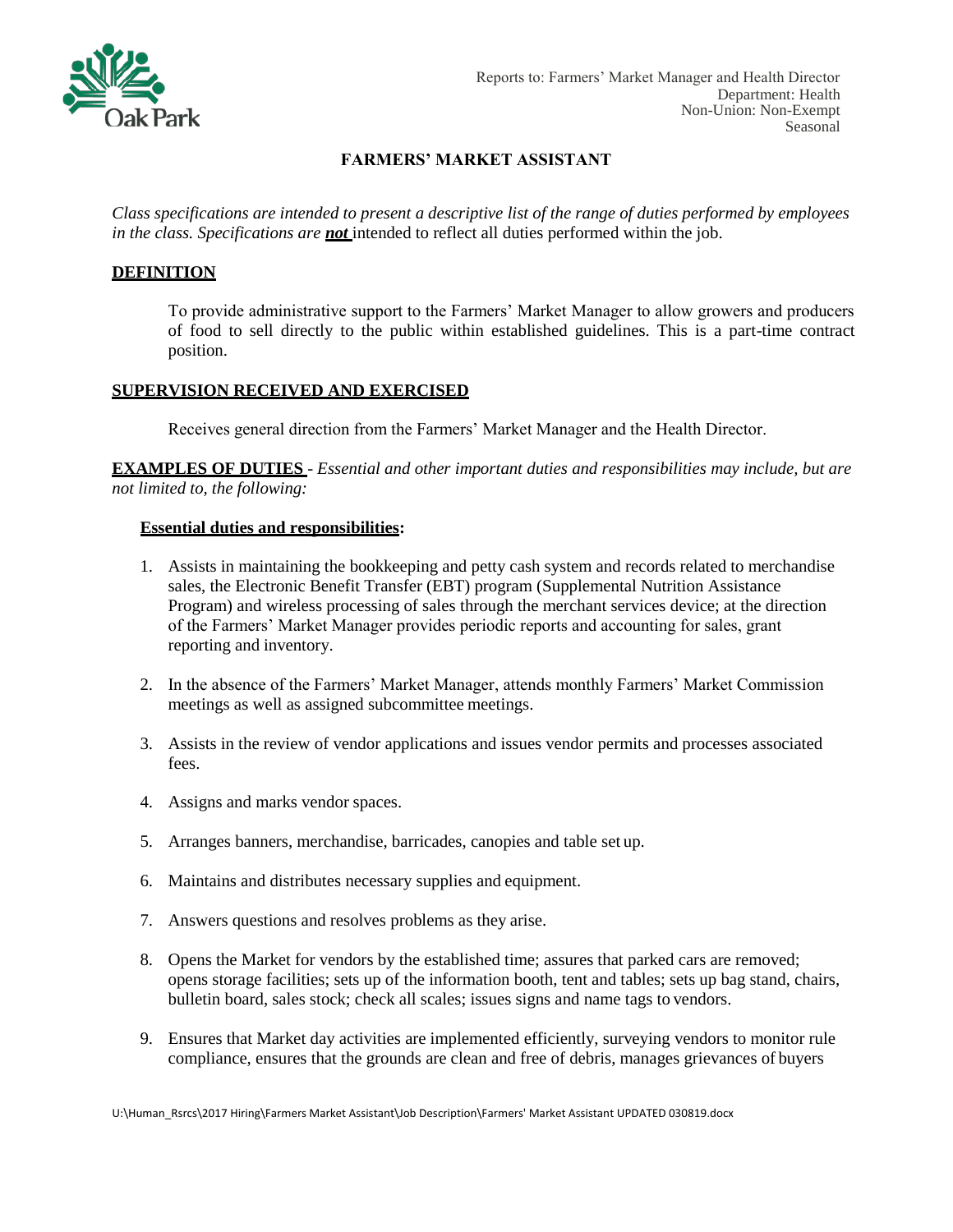

#### **FARMERS' MARKET ASSISTANT**

and sellers, ensures that the appropriate first aid equipment is available, handles lost and found items, assisting vendors as needed and manages all aspects of the information booth at the Market.

- 10. Ensures that the Market day is efficiently closed down, enforces closing time and secures equipment, facilities and materials.
- 11. Assists in the accounting and reconciliation of the inventory of Farmers' Market merchandise. Assists in the purchasing of merchandise as needed.
- 12. Conducts farm visits for the purpose of building repertoire with the Market vendors, and to verify the source of products sold at the Market.
- 13. Perform related duties and responsibilities as required.

#### **QUALIFICATIONS**

#### **Knowledge of:**

Operational characteristics of open market environments.

Methods and techniques for delivering outstanding customer service.

Principles of bookkeeping or accounting.

Pertinent Federal, State and local laws, codes and regulations regarding the sale of perishable and non-perishable food items and Market-related merchandise.

#### **Ability to:**

Interpret and explain Village ordinances and regulations related to the operation of the Farmers' Market.

Prepare clear and concise reports.

Communicate clearly and concisely, both orally and in writing.

Establish and maintain effective working relationships with vendors, the public, Village of Oak Park managers and members of the Farmers' market Commission and others contacted in the course of work.

Lift and carry materials and equipment weighing up to 50 pounds.

Work independently in the absence of supervision.